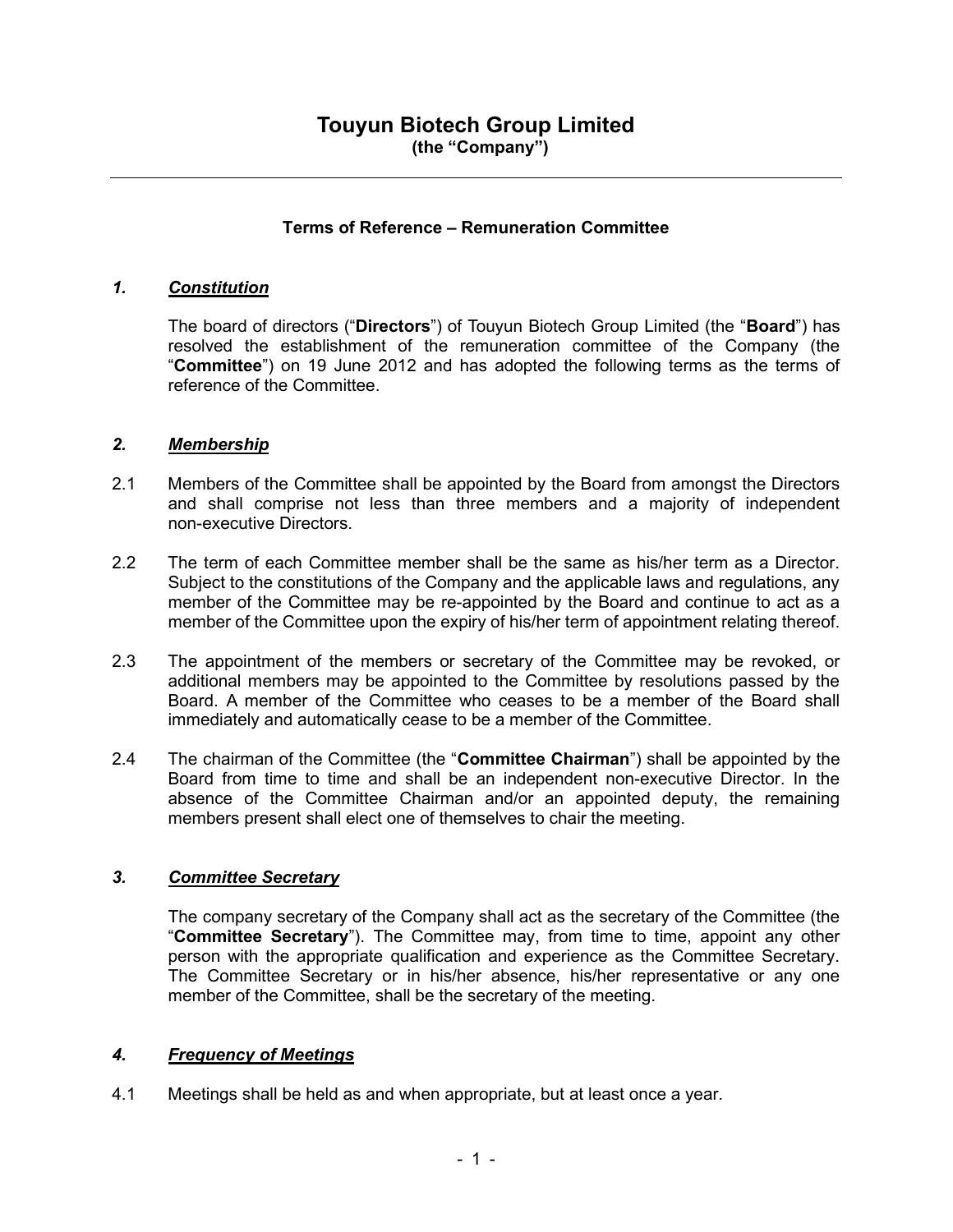4.2 The Committee Chairman shall convene a meeting upon request by any member of the Committee.

### 5. Conduct of Meetings

- 5.1 Unless specified by these terms of reference, meetings and proceedings of the Committee shall be governed by the Company's bye-laws regulating the meetings and proceedings of the Directors.
- 5.2 Unless otherwise waived by all members of the Committee, notice of each meeting confirming the venue, time and date together with an agenda of items to be discussed, shall be forwarded to each member of the Committee no later than 3 working days before the date of the meeting in person orally or in writing or by telephone or by email or by facsimile transmission at the telephone or facsimile or address or email address from time to time notified to the Committee Secretary by such Committee member or in such other manner as the Committee members may from time to time determine. Any notice given orally shall be confirmed in writing as soon as practicable and before the meeting. Supporting papers shall be sent to Committee members and to other attendees as appropriate, at the same time.
- 5.3 The quorum of the Committee shall be any two members of the Committee. Meetings could be held in person, by telephone or by video conference. A duly convened meeting of the Committee at which a quorum is present shall be competent to exercise all or any of the authorities, powers and discretions vested in or exercisable by the Committee.
- 5.4 Resolutions of the Committee at any meetings shall be passed by a majority of votes of the members of the Committee present. Subject to compliance with the Rules Governing the Listing of Securities on The Stock Exchange of Hong Kong Limited (the "Listing Rules") and the applicable laws and regulations, a resolution in writing signed by all the members of the Committee shall be as valid and effectual as if it had been passed at a meeting of the Committee duly convened and held.
- 5.5 The Committee may invite any member of the management of the Company (the "Management"), any Director, external advisers or any other persons to attend all or part of any meetings as the Committee considers appropriate, notwithstanding that the aforementioned persons shall not have a right to vote at such meetings.
- 5.6 Each member of the Committee shall disclose to the Committee:
	- 5.6.1 any personal financial interest (other than as a shareholder of the Company) in any matter to be decided by the Committee; or
	- 5.6.2 any potential conflict of interest arising from directorships held in other companies.

Any such member shall abstain from voting on resolutions of the Committee in relation to which such interest exists and from participating in the discussions concerning such resolutions, and shall (if so required by the Board) resign from the Committee.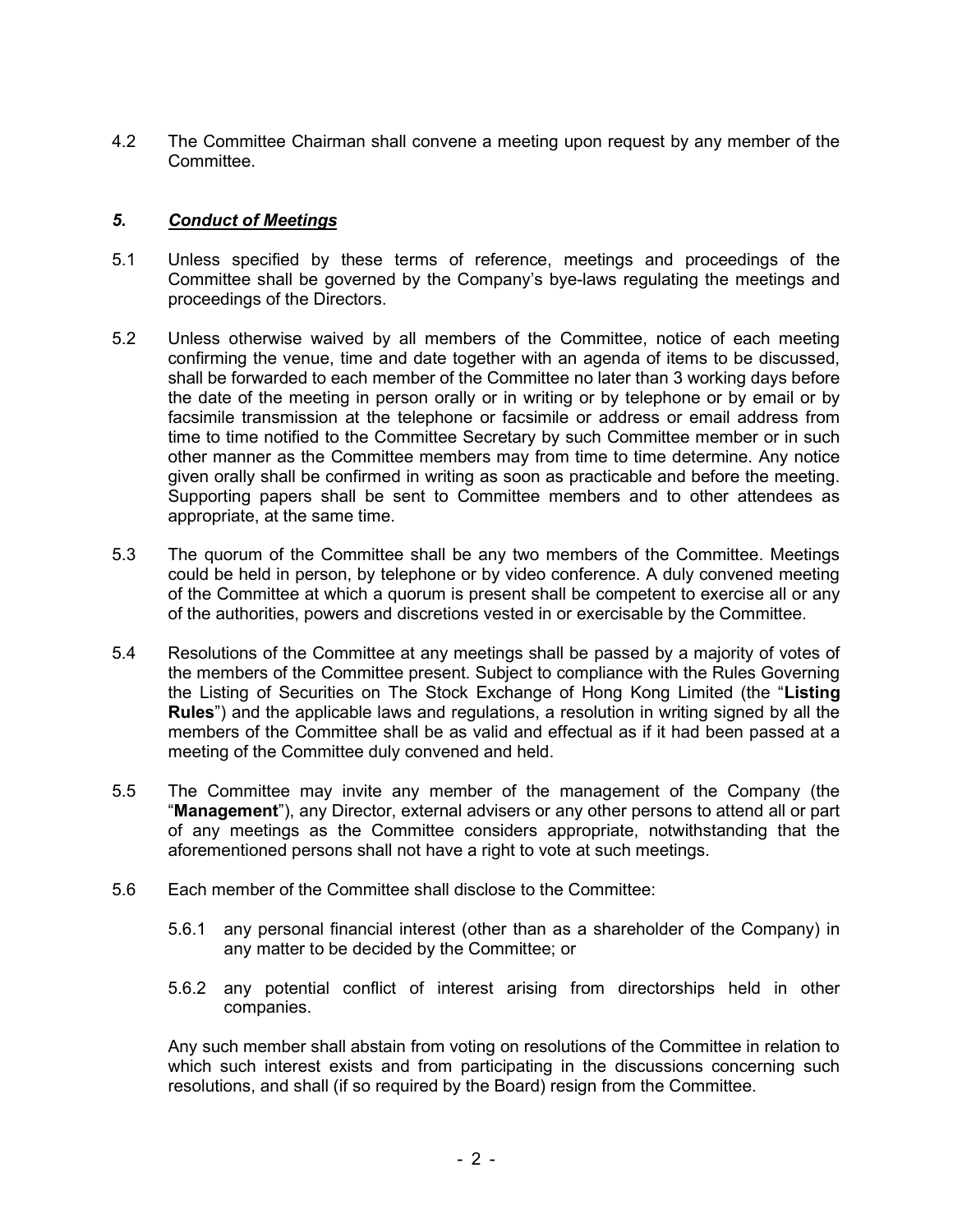5.7 Written resolutions may be passed by all Committee members in writing.

# 6. Annual General Meetings

The Committee Chairman, or in his/her absence, another member of the Committee, or failing which his/her duly appointed alternate shall attend the annual general meetings of the Company and be available to answer questions thereat on the Committee's activities and its responsibilities.

## 7. Authority

- 7.1 The Committee is authorised by the Board to investigate any activity within its terms of reference. It is authorised to seek any information it requires from any employee and all employees are directed to co-operate with any request made by the Committee.
- 7.2 The Committee is authorised by the Board to obtain legal and other independent professional advice as it considers necessary to perform its duties.
- 7.3 The Management is obliged to supply the Committee with adequate information in a timely manner, in order to enable it to make informed decisions. The information supplied must be complete and reliable. Where a member of the Committee requires more information than the information provided voluntarily by the Management , the relevant member of the Committee should make additional necessary enquiries. Each member of the Committee shall have separate and independent access to the Management.
- 7.4 The Committee shall be provided with sufficient resources to perform its duties.

### 8. Duties

- 8.1 The duties of the Committee shall include, without limitation, the following:
	- 8.1.1 to ensure that remuneration levels should be sufficient to attract and retain Directors to run the Company successfully without paying more than necessary.
	- 8.1.2 to evaluate the performance of all Directors and the Management and make recommendations to the Board on the Company's policy and structure for all Directors' and the Management's remuneration and on the establishment of a formal and transparent procedure for developing remuneration policy;
	- 8.1.3 to review and approve the Management's remuneration proposals with reference to the Board's corporate goals and objectives;
	- 8.1.4 to determine, with delegated responsibility, the remuneration packages of individual executive Directors and the Management, which should include benefits in kind, pension rights and compensation payments, and any compensation payable for loss or termination of their office(s) or appointment(s), and to make recommendations to the Board on the remuneration of non-executive Directors;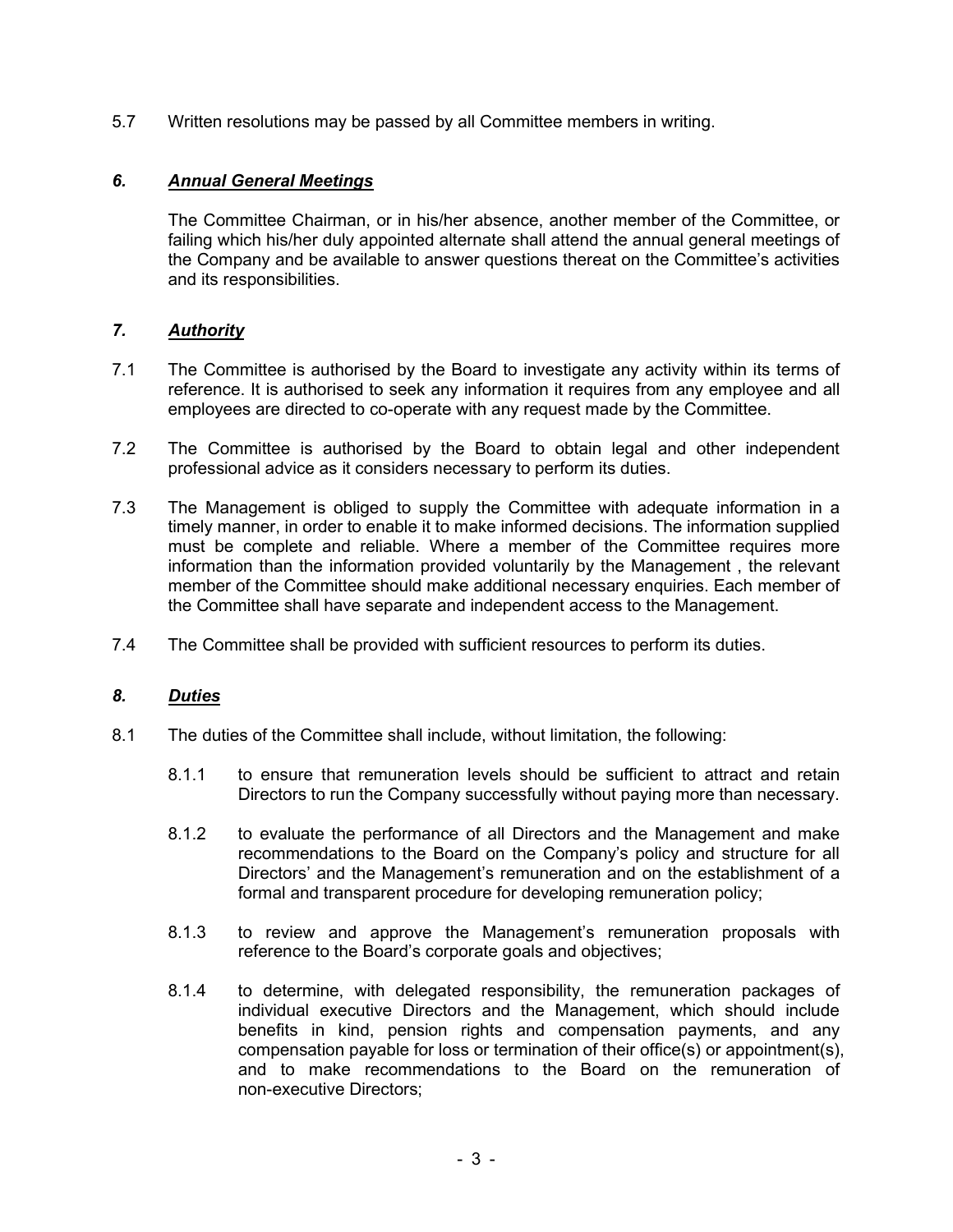- 8.1.5 in determining such packages and arrangements, give due regard to any relevant legal requirements, and the provisions, guidelines and recommendations of related regulatory bodies;
- 8.1.6 to consider salaries paid by comparable companies, time commitment and responsibilities and employment conditions elsewhere in the Company and any of its subsidiaries;
- 8.1.7 to review and approve compensation payable to executive Directors and the Management for any loss or termination of office(s) or appointment(s) to ensure that it is consistent with contractual terms and is otherwise fair and not excessive;
- 8.1.8 to review annually the appropriateness and relevance of the remuneration policy;
- 8.1.9 to review and approve compensation arrangements relating to dismissal or removal of Directors for misconduct to ensure that they are consistent with contractual terms and are otherwise reasonable and appropriate;
- 8.1.10 to ensure that no Director or any of his/her associates is involved in deciding his/her own remuneration;
- 8.1.11 to form a view in respect of any service contracts of Directors that require the approval of the shareholders of the Company ("Shareholders") and advise the Shareholders (other than Shareholders who are Directors with material interests in the service contracts and their associates) as to whether the terms are fair and reasonable, whether such contracts are in the interests of the Company and the Shareholders as a whole and advise the Shareholders on how to vote;
- 8.1.12 to consult the chairman of the Board and/or the chief executive of the Company about their remuneration proposals for other executive Directors. The Committee should have access to independent legal and professional advice if necessary;
- 8.1.13 to evaluate and make recommendations on any share option schemes that may be adopted by the Company from time to time;
- 8.1.14 at least once a year, review its own performance, constitution and terms of reference to ensure it is operating at maximum effectiveness and recommend any changes it considers necessary to the Board for approval;
- 8.1.15 to make recommendations to the Board as it deems appropriate on any area within its scope of duties where action or improvement is needed.